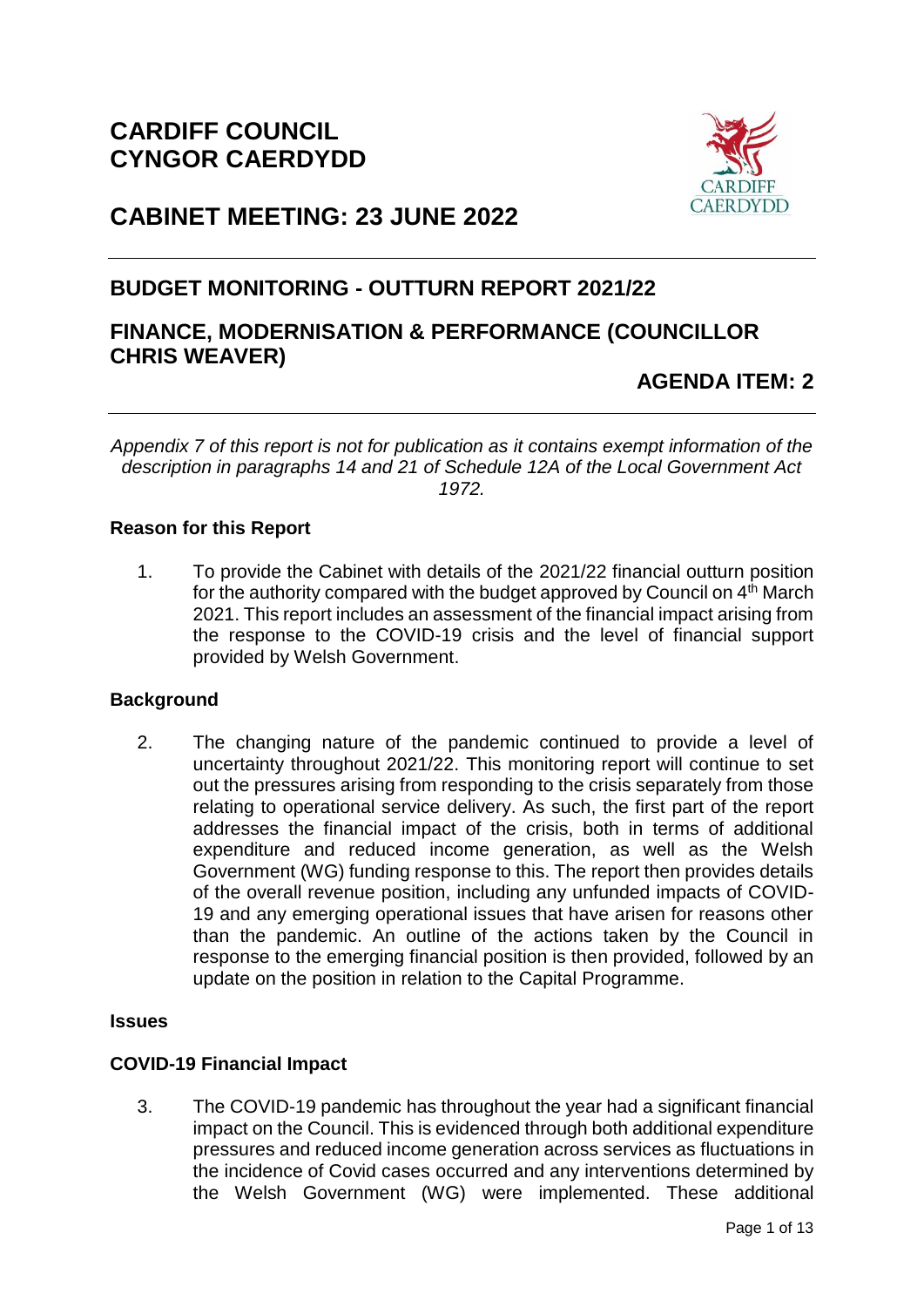expenditure pressures have varied in nature but have included both the need to change the way services are delivered and the requirement to react to additional and different demand pressures being faced. In relation to income, losses have been experienced in several directorates and these were tracked closely against budget as the year progressed.

4. For the financial year 2021/22, the Council submitted expenditure claims to WG totalling £34.389 million, with the table below providing an overview of claims made.

| <b>Expenditure reimbursed</b> | <b>QTR 1 -</b><br>£'000 | QTR <sub>2</sub> -<br>£'000 | QTR3 -<br>£'000 | QTR4-<br>£'000 | <b>Total - £'000</b> |
|-------------------------------|-------------------------|-----------------------------|-----------------|----------------|----------------------|
| <b>Adult Services</b>         | 3,493                   | 3,088                       | 1,847           | 1,324          | 9,752                |
| <b>Childrens Services</b>     | 453                     | 692                         | 666             | -              | 1,811                |
| <b>Infection Control</b>      | 162                     | 174                         | 240             | 413            | 989                  |
| <b>FSM</b>                    | 529                     | 1,996                       | 942             | 342            | 3,809                |
| <b>Homelessness</b>           | 184                     | 228                         | 566             | 1,164          | 2,142                |
| <b>SIPS</b>                   | 192                     | 865                         | 2,120           | 3,897          | 7,074                |
| <b>Winter Fuel Payments</b>   | $\mathbf 0$             | $\mathbf 0$                 | 0               | 4,606          | 4,606                |
| <b>Delegated Schools</b>      | 585                     | 568                         | 1,006           | 1,291          | 3,450                |
| Other                         | 391                     | 182                         | 83              | 100            | 756                  |
| <b>Total</b>                  | 5,989                   | 7,793                       | 7,470           | 13,137         | 34,389               |

- 5. Adult Services continued to be a significant recipient of Hardship Support with most of the Covid-19 related expenditure within this service taking the form of financial support to Providers. As previously reported, there were delays in approval on free school meals provision, but all payments have been received and that some items were retrospectively withdrawn from the Council's claim, because alternative funding sources became available.
- 6. As previously reported, in addition to the expenditure claims submitted , the Council was required to submit claims for lost income, net of any expenditure savings made. All claims contained information on any income that may have been delayed in its receipt, but not permanently lost.
- 7. The table below provides an overview of the four quarterly claims which total £14.011 million and which have now all been reimbursed.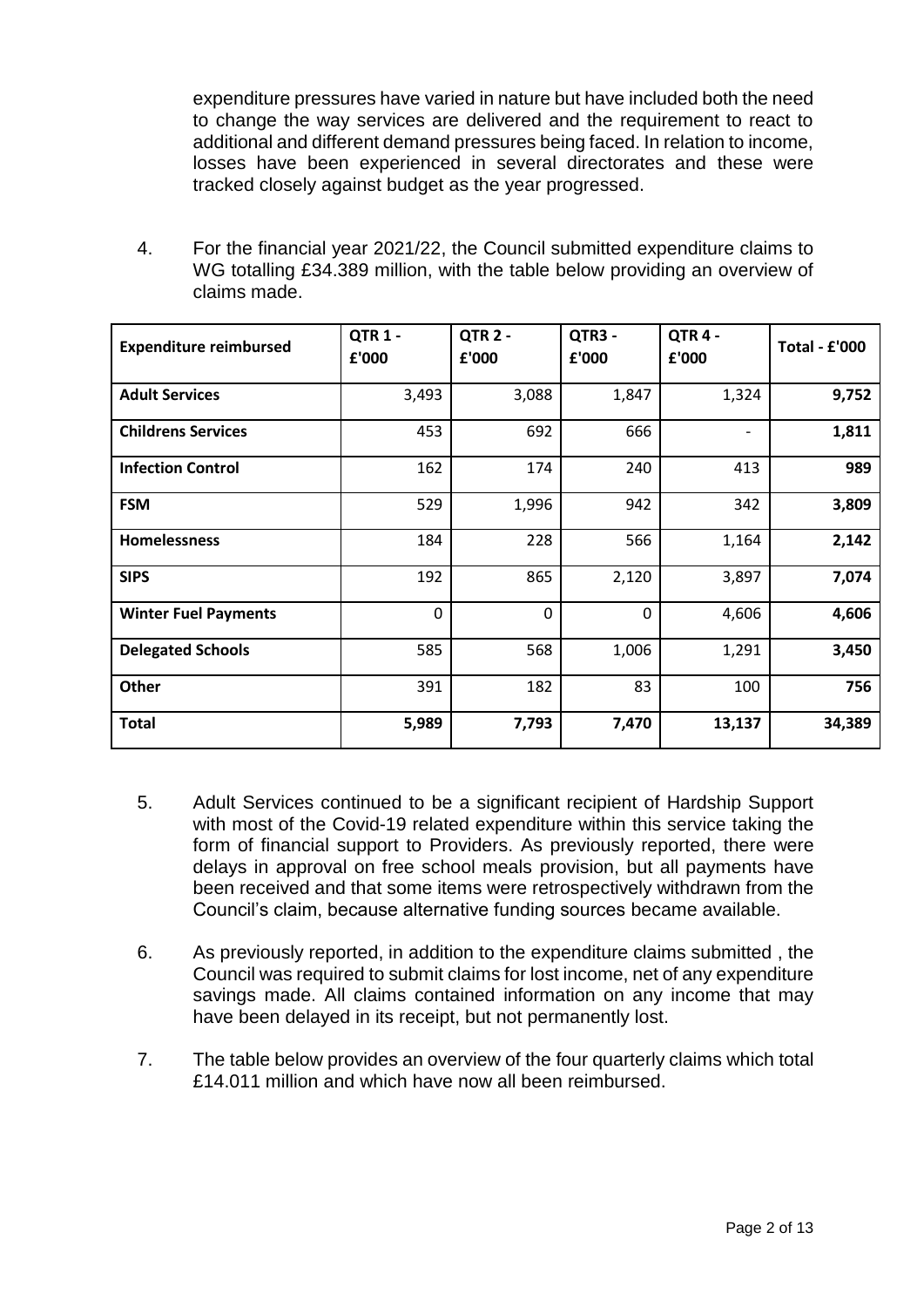| <b>Lost Income Claims -</b><br><b>Reimbursed</b><br>£000 | £'000          | <b>QTR 1 -</b> | £'000                        | QTR <sub>2</sub> - | £'000                    | QTR3 - |                              | QTR4-<br>£'000 |                | <b>Total - £'000</b> |
|----------------------------------------------------------|----------------|----------------|------------------------------|--------------------|--------------------------|--------|------------------------------|----------------|----------------|----------------------|
| Parking                                                  |                | 964            | $\overline{\phantom{a}}$     | 181                |                          |        |                              |                | $\blacksquare$ | 1,145                |
| Property                                                 |                | 523            | $\overline{\phantom{a}}$     | 141                |                          | 92     | $\overline{\phantom{0}}$     | 55             | $\blacksquare$ | 811                  |
| Schools Income                                           | -              | 130            | $\blacksquare$               | 123                | $\blacksquare$           | 8      | $\blacksquare$               | 35             | $\blacksquare$ | 296                  |
| Schools Catering and<br><b>Traded Services</b>           |                | 136            | $\qquad \qquad \blacksquare$ | 1,597              | $\overline{\phantom{a}}$ | 831    |                              | 85             | $\blacksquare$ | 2,479                |
| Sport & Leisure                                          | $\blacksquare$ | 619            | $\overline{\phantom{a}}$     | 1,596              | $\overline{\phantom{0}}$ | 950    | $\overline{\phantom{0}}$     | 305            | $\blacksquare$ | 3,470                |
| Venues                                                   | $\blacksquare$ | 1,858          | $\overline{\phantom{0}}$     | 1,013              | $\overline{\phantom{0}}$ | 1,032  | $\overline{\phantom{0}}$     | 605            | $\blacksquare$ | 4,508                |
| Other                                                    |                | 575            | $\overline{a}$               | 277                | $\blacksquare$           | 310    | $\qquad \qquad \blacksquare$ | 140            | $\blacksquare$ | 1,302                |
| <b>Total</b>                                             | $\blacksquare$ | 4,805          | $\blacksquare$               | 4,928              | $\blacksquare$           | 3,223  | -                            | 1,055          | $\blacksquare$ | 14,011               |

### **Revenue Position**

- 8. The overall revenue position reported in the paragraphs that follow comprises of variances that have arisen irrespective of the pandemic, combined with COVID 19-related items of additional expenditure or lost income that WG have indicated were not be funded through the COVID-19 Hardship Fund. In addition, these variances include shortfalls against 2021/22 budget savings proposals and any savings or efficiencies that have been identified during the year.
- 9. The overall monitoring position, as at the year-end reflects a balanced position. This position is detailed in Appendix 1 and includes a total directorate net underspend of £254,000 and an overspend of £123,000 in relation to Capital Financing,.
- 10. The table below provides a summary of the overall position and outlines the component parts of each directorate's total variance.

| <b>Directorate</b>            | <b>Directorate</b><br><b>Position</b> |
|-------------------------------|---------------------------------------|
|                               | (£000                                 |
| Corporate Management          |                                       |
| <b>Economic Development:</b>  |                                       |
| <b>Economic Development</b>   | 54                                    |
| Recycling & Neighbourhood     |                                       |
| Education & Lifelong Learning | 47F                                   |
| People & Communities:         |                                       |
| Housing, & Communities        |                                       |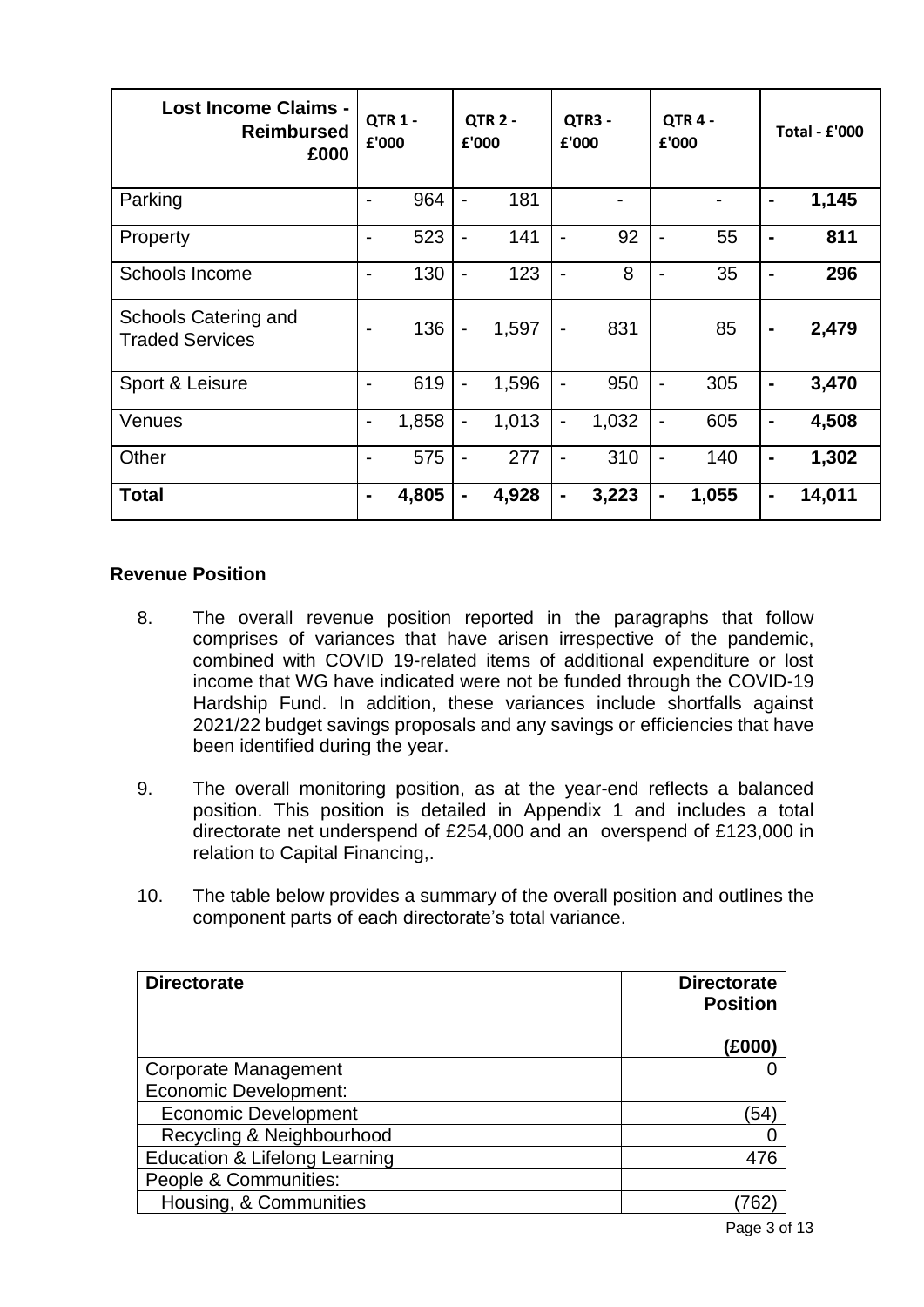| Performance & Partnerships        | 128     |
|-----------------------------------|---------|
| <b>Adult Services</b>             | 121     |
| <b>Children's Services</b>        |         |
| Planning, Transport & Environment |         |
| Resources:                        |         |
| Governance & Legal Services       | 430     |
| <b>Resources</b>                  | '95     |
| <b>Total Directorate Position</b> | (254)   |
| <b>Capital Financing</b>          | 123     |
| <b>General Contingency</b>        | (3,000) |
| <b>Summary Revenue Account</b>    | 3,131   |
| <b>Total Council Position</b>     |         |

- 11. The table above highlights pressures primarily in Governance & Legal Services and Education.
- 12. The specific overspends and underspends within each directorate's position are outlined in more detail within Appendix 2. In summary, Education is experiencing pressures in relation to both Out of County Placements, both in terms of cost of individual placements and the overall number of pupils requiring specialist provision. There are also underlying pressures evident within School Transport due to the number of pupils with additional learning needs requiring transport. As reported previously, there remain significant pressures in respect of the additional cost and number of residential and internal fostering placements within Children's Services. However, additional Grant income received at the end of the year from Welsh Government alleviated the financial overspend for 2021/22. In addition, the Economic Development position improved due to WG being able to support fully the impact on services
- 13. As well as these specific pressures, there are pressures in directorates arising from not being able to fully deliver the savings proposals agreed as part of the 2021/22 budget. As outlined in Appendix 3, there is an overall projected shortfall of £604,000 (11%) against the target of £5.554 million. For those 2020/21 savings proposals, the position is that 65% of the savings have been achieved against the £2.147 million carried forward with the remaining proposals being predominantly income related and have faced subsequently remained difficult to achieve in 2021/22.
- 14. The Capital Financing outturn is forecast to be £123,000 overspend at the end of the financial year. This budget supports the Council's Capital Programme and treasury management activities, including external interest payable, prudent provision for the repayment of any debt in line with Council policy, as well as interest earned on temporary investments. The position against the budget is impacted by several variables which may change during the year such as interest rates, the level of investment balances, share of interest chargeable to the Housing Revenue Account (HRA), the need for and timing of external borrowing, as well as performance in achieving capital expenditure projections. Whilst there are delays in some capital projects resulting in a lower borrowing requirement during the year, factors combining in determining the current projection include the HRA picking up a lower share of overall external interest costs, lower levels of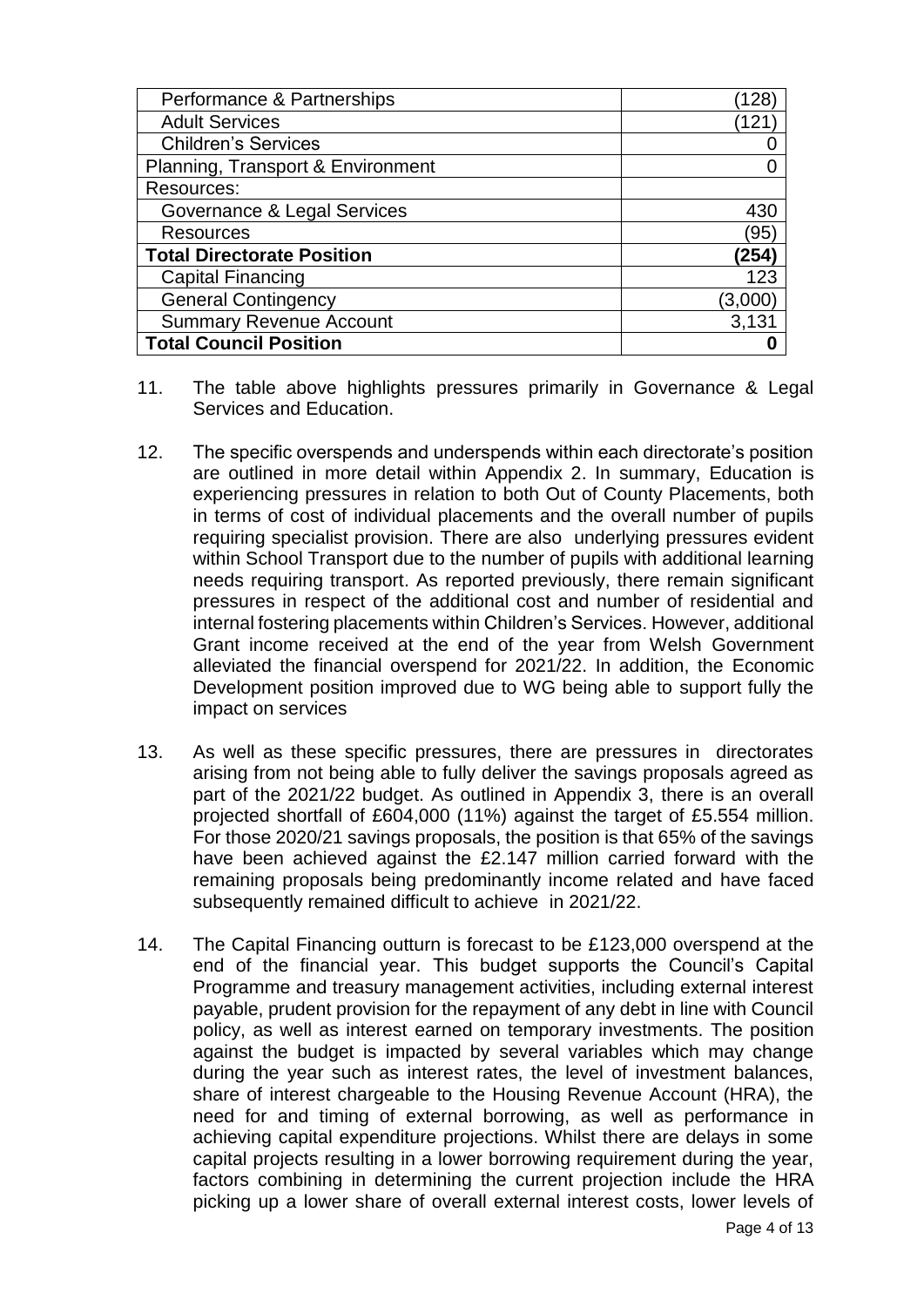interest recoverable from directorates in relation to invest to save schemes expected to be completed during 2021/22 and a higher provision for prudent repayment of historic capital expenditure than assumed for 2021/22.

- 15. In considering an appropriate level of bad debt provision in respect of Council tax and having due regard to the collectability of the Council Tax an underspend of £690,000 is being reported.
- 16. As part of the reported directorate positions, contributions from contingency budgets have been incorporated where appropriate. These include a transfer from the Council Tax Reduction Scheme (CTRS) contingency, of £2.834 million, to meet both the impact of the Council Tax increase together with the increasing demand from residents for financial support. In looking forward, a contribution has been allocated to earmarked reserves of £2.153 million to reflect the potential additional eligible claims due to the economic climate challenges facing families and individuals. In addition, the Children's Services position took no contribution from the £2.175 million contingency held for meeting the additional costs arising from external placements.
- 17. In addition to the general fund directorate positions, ring-fenced and grant funded accounts are outlined in more detail as part of Appendix 2. In summary, the position on the Housing Revenue Account (HRA) is balanced with capital financing cost savings being used to improve the ability to deal with future budget pressures including capital works postponed to future years and to provide more flexibility for any unavoidable commitments in the new financial year. The Civil Parking Enforcement position reflects an inyear surplus of £2.759 million compared to the budgeted surplus of £3.741million. The Harbour Authority is projecting a balanced position having considered the financial contribution payable to WG because of delays in asset renewal spend.

## **Capital**

- 18. Expenditure of £217.832 million was incurred across a range of services with £61.396 million of this in relation to Public Housing (HRA).
- 19. The delivery of capital projects is complex and influenced by several external and internal factors. Directorates are regularly reminded of the need to set achievable expenditure profiles and to identify potential slippage of projects at an early stage. Whilst some slippage is unavoidable because of delays in projects, the impact of any variances classified as slippage arising from displacement of Council funding for projects to secure eligible additional Welsh Government grant funding has been significant.
- 20. Highlights during the year include:
	- Continued success in attracting external grants including Covid-19 Recovery / Transport schemes / Electric Vehicles / Circular Economy Fund / Play Opportunities.
	- Delay in expenditure across many areas including annual sums and specific schemes such as – Parks / ICT / Non schools property asset renewal / Highway Infrastructure and Neighbourhood Renewal. Some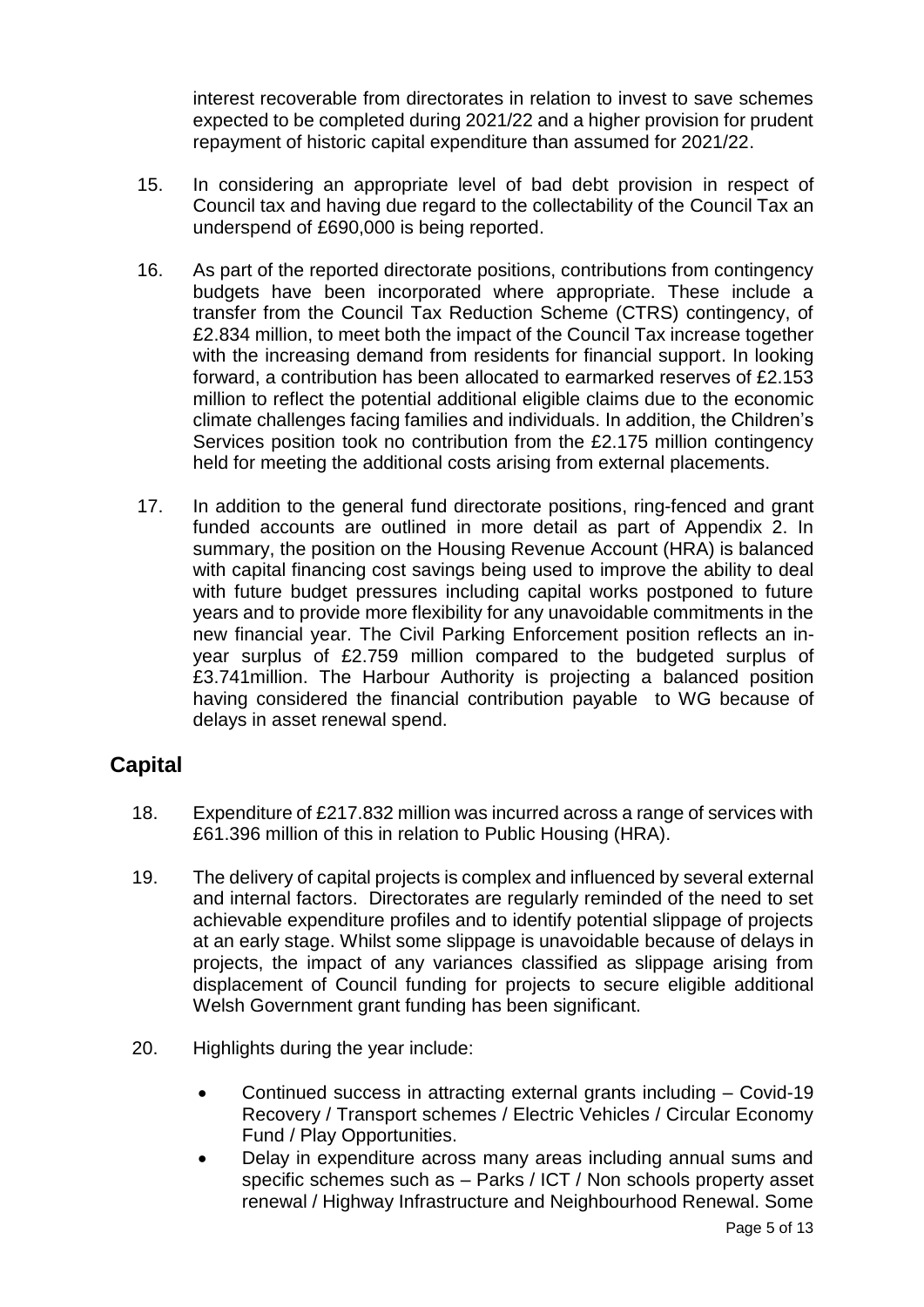delay because of continued covid impacts and supply chain issues, but not in all cases.

- Late grant awards and requirement to use external grant by the end of the year resulted in the requirement to displace Council funded expenditure which will be carried forward to meet the purposes set out in the additional grant awards. Such grants included remediation of identified fire safety defects in social housing residential buildings of 11 metres+, a range of intermediate care fund schemes, promotion of independent living and to increase electric bus fleet use in the city.
- Significant expenditure in year on property acquisitions during the year including the acquisition of the Ty Glas site in Llanishen, Hostel and new social housing sites and the first phase of land acquisition at the International Sports Village.
- 21. The paragraphs below summarise the outturn position of the Capital Programme for both the General Fund and Public Housing, with further detail on schemes provided in Appendix 5 and 6.

## **General Fund Expenditure and Funding**

22. Expenditure was £156.436 million, with a variance of £55.628 million against the approved programme. The main items of expenditure during the year are set out in the table below:

| <b>Schemes</b>                             | <b>Detail</b>                                                                                              | £m   |
|--------------------------------------------|------------------------------------------------------------------------------------------------------------|------|
| <b>Business and City</b>                   | Town Centre Loans; acquisition of regeneration sites at                                                    | 20.7 |
| Development                                | international sports village and for Atlantic Wharf                                                        |      |
|                                            | Masterplan and balance of payment for Red Dragon                                                           |      |
|                                            | Centre.                                                                                                    |      |
| Parks, Leisure and                         | Parks play areas, open space and infrastructure; Play                                                      | 5.3  |
| Venues                                     | Opportunities; Leisure and<br>venues<br>buildings                                                          |      |
|                                            | maintenance; Roath Park dam scheme design and                                                              |      |
|                                            | Harbour asset renewal.                                                                                     |      |
| Education &                                | 21 <sup>st</sup> Century schools Band B including new Fitzalan                                             | 61.5 |
| Lifelong Learning                          | High School construction. Acquisition of Ty Glas site                                                      |      |
|                                            | Llanishen; investment in the condition and suitability of                                                  |      |
|                                            | school buildings and ICT.                                                                                  | 11.3 |
| Neighbourhood                              | Disabled adaptation grants, allowing people to live                                                        |      |
| Regeneration and<br><b>Private Housing</b> | independently in their homes; environmental and shop<br>front improvements at Tudor street, Cowbridge Road |      |
|                                            | East and housing estate environmental improvements,                                                        |      |
|                                            | Maelfa games area; Lisvane Community Hall and                                                              |      |
|                                            | Infirmary Chapel Hub.                                                                                      |      |
| Highways &                                 | Road and footpath resurfacing; LED lighting<br>in                                                          | 34.3 |
| Transportation                             | residential areas and replacement of decking on                                                            |      |
|                                            | Millennium Walkway; Coastal erosion and flood                                                              |      |
|                                            | mitigation;<br>public<br>transport and<br>road<br>safety                                                   |      |
|                                            | improvements; cycling<br>strategy<br>implementation;                                                       |      |
|                                            | investment in active travel and<br>safe routes in                                                          |      |
|                                            | communities; city centre air quality measures including                                                    |      |
|                                            | Wood Street and Canal Quarter.                                                                             |      |
| Corporate,                                 | Works to relinquish leased buildings and acquisition of                                                    | 14.4 |
| Technology and                             | equity in Cardiff Bus as part of a financial support                                                       |      |
| <b>Vehicles</b>                            | package; Modernising ICT; Replacement vehicle fleet                                                        |      |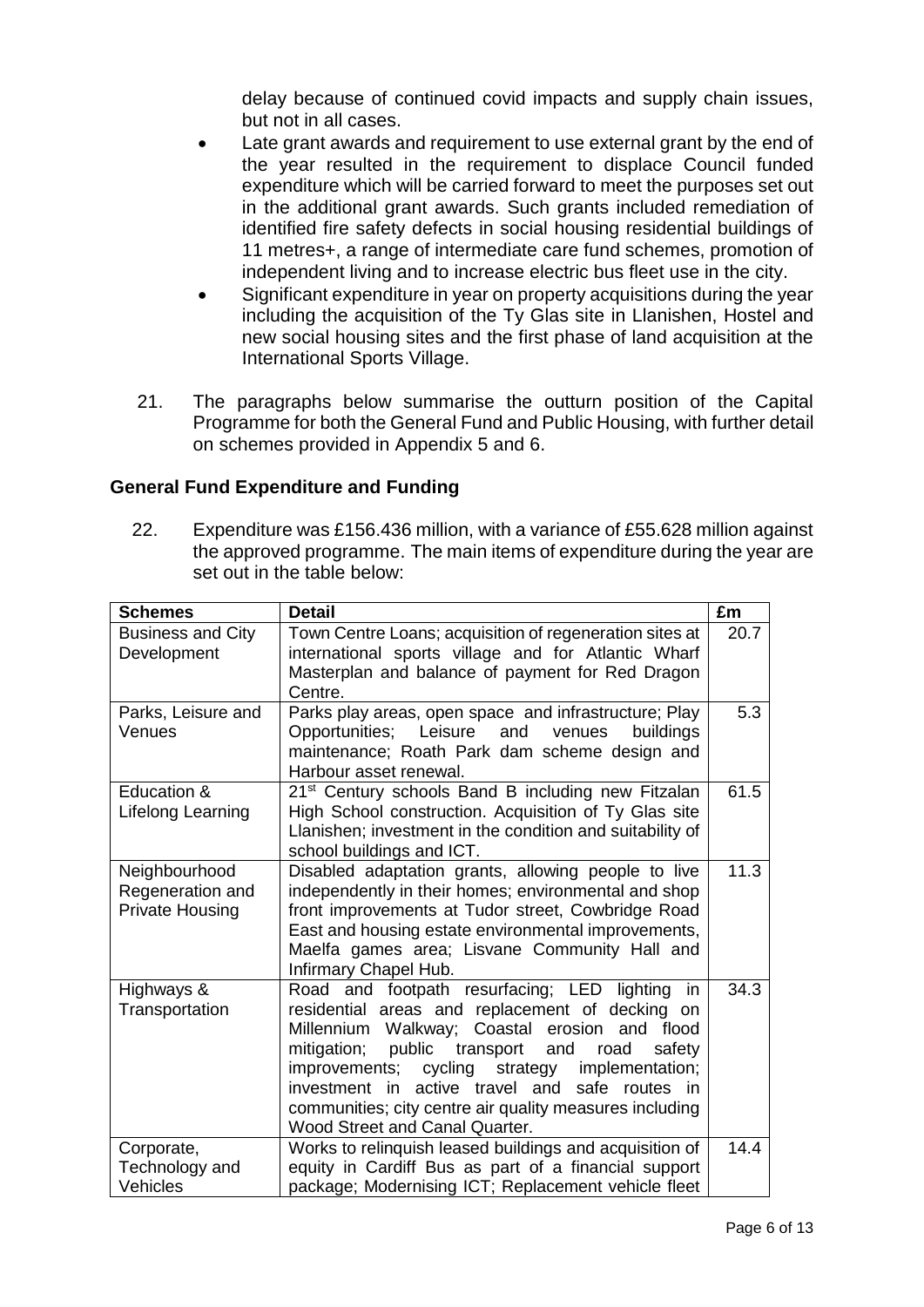|                                              | including electric refuse collection vehicles and<br>charging points.                                                                                                             |       |  |  |
|----------------------------------------------|-----------------------------------------------------------------------------------------------------------------------------------------------------------------------------------|-------|--|--|
| <b>Energy Projects</b><br>and Sustainability | Completion of Lamby Way solar farm; Energy retrofit of<br>buildings and contribution to Cardiff Heat Network.                                                                     | 6.1   |  |  |
| Other                                        | Recycling depot infrastructure, Bereavement, Electric<br>fleet charging infrastructure and a range of grant<br>funded circular economy schemes; Property and Asset<br>Management. |       |  |  |
| Total                                        |                                                                                                                                                                                   | 156.4 |  |  |

23. The expenditure was paid for from several sources as shown in the table below and included external grants and contributions, proceeds from the sale of assets and by borrowing. Expenditure incurred without a specific funding source increases the Capital Financing Requirement and must ultimately be paid for by borrowing. This and any associated interest costs must be repaid from the existing and future income of the Council.

| <b>General Fund - Funding Source for</b><br>2021/22 Capital Expenditure | <b>Amount</b><br>£000 | Percentage<br>of Funding<br>(%) |
|-------------------------------------------------------------------------|-----------------------|---------------------------------|
| WG.<br>Funding<br>General<br>Capital<br><b>Supported Borrowing</b>      | 8,727                 | 5.58                            |
| WG General Capital Funding - Grant                                      | 8,868                 | 5.67                            |
| WG and other external grants                                            | 92,467                | 59.11                           |
| <b>Additional Unsupported Borrowing</b>                                 | 3,702                 | 2.37                            |
| <b>Invest to Save Unsupported Borrowing</b>                             | 35,952                | 22.98                           |
| <b>Revenue and Reserves</b>                                             | 1,540                 | 0.98                            |
| <b>Capital Receipts</b>                                                 | 2,505                 | 1.60                            |
| <b>External Contributions</b>                                           | 2,675                 | 1.71                            |
| <b>Total</b>                                                            | 156,436               | 100.00                          |

- 24. The Council received a base allocation of General Capital Funding from Welsh Government of £17.595 million at the start of 2021/22. This was made up of capital financing support within the revenue budget settlement to undertake £8.727 million of supported borrowing and a cash grant of £8.868 million.
- 25. In addition to the above, the Council has undertaken unsupported borrowing which has to be fully met through the revenue budget in future years. In 2021/22, the Council used unsupported borrowing of £39.654 million to support General Fund expenditure. Of this, £3.702 million of borrowing was required to balance Capital Programme commitments and £35.952 million was for investment assumed to be repayable from future Directorate revenue budgets. The timing and availability of external grants remained uncertain, with approvals received late during the year, continuing to make long-term planning difficult.
- 26. In February 2022, the Council was allocated additional General Capital Funding of £6.972 million in the form of grant towards capital expenditure pressures such as escalating costs in the construction industry. This funding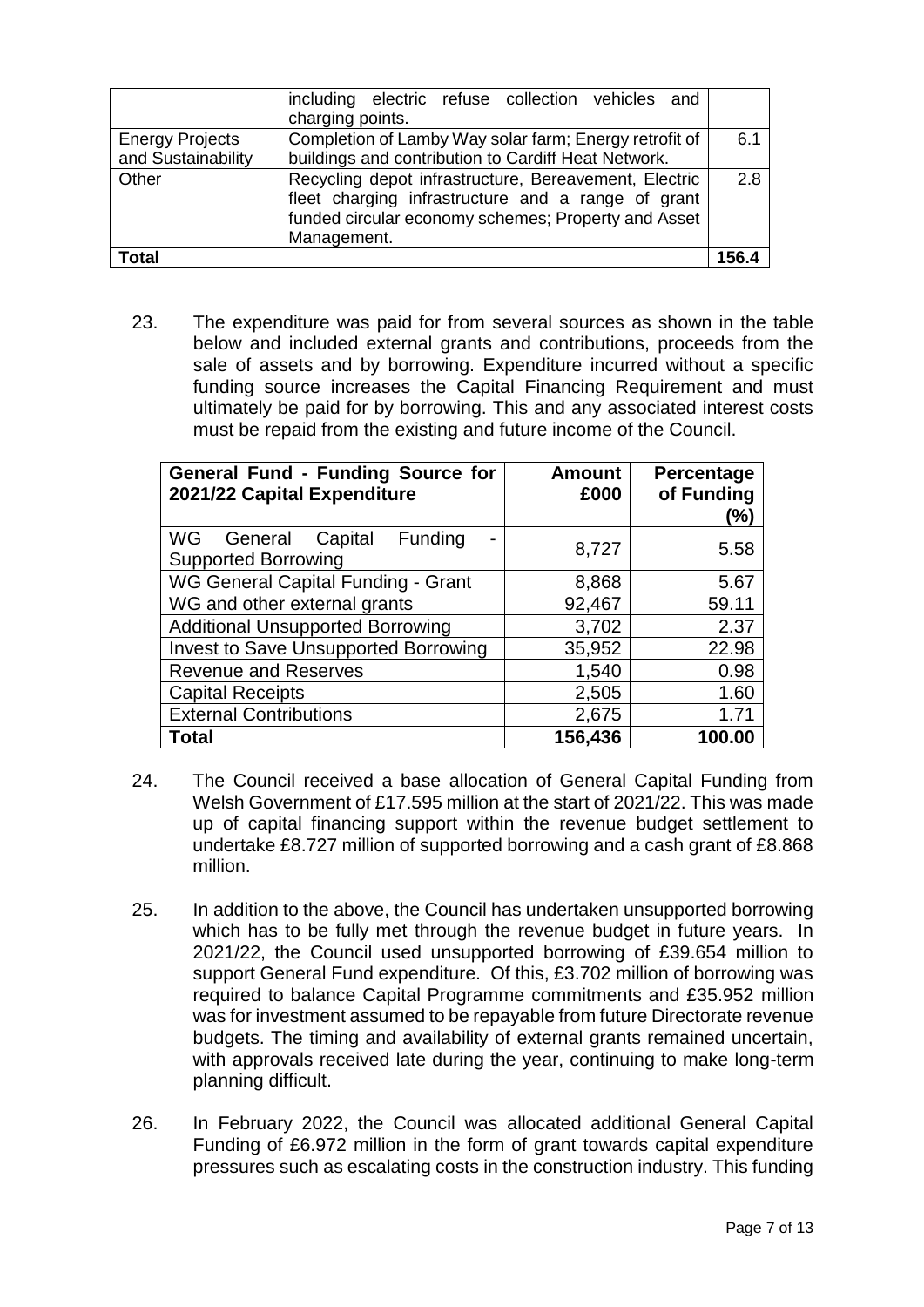is carried forward as an Earmarked Reserve to be prioritised for such pressures on existing projects and commitments.

## **General Fund Capital Receipts**

- 27. The Capital Programme approved by Council in February 2018 set a target for non-earmarked General Fund Capital receipts of £40 million, with a subsequent increase of £1 million to this target in 2019/20, after making a deduction for eligible revenue costs of disposal. Up to 31 March 2021, a total of £7.861 million has been received against the overall receipts target. The corporate property strategy considered by Cabinet in December 2021 provided and update on the receipts target.
- 28. The timing of actual completion of receipt is uncertain and subject to ensuring legal processes are in place. Actual disposals represented by external sale capital receipts (£591,000) and land appropriations to the Housing Revenue Account (£1.608 million) which form part of the above target in 2021/22, total £2.199 million. Accordingly, total receipts against the target up to 31 March 2022 are £10.060 million.
- 29. Other land appropriations during 2021/22 to the Housing Revenue Account total £10.928 million and include the former Michaelston school site, land at James Street, and remaining former Rumney High School site.
- 30. Capital investment for 2021/22 also includes several major development projects which assume that future capital receipts will be received to pay towards expenditure incurred on those projects such as land acquisition at the International Sports Village. Expenditure incurred in advance of realisation of receipts represents a risk of both abortive costs and to the level of borrowing and should be reviewed regularly as part of the overall annual property plan and relevant project governance processes.

### **Public Housing (HRA) Expenditure and Funding**

- 31. Expenditure in 2021/22 on Public Housing schemes was £61.396 million. In March 2022, additional grant of £12.920 million was awarded by Welsh Government to displace safety related expenditure undertaken in the year. Any Council funds displaced will be used in future years to develop a programme of works for fire safety remediation works where required for medium and high-rise residential buildings. With many new build sites being on site in the latter part of the year, slippage because of delay in respect of these projects will be re-prioritised as part of the 2022/23 investment programme.
- 32. Investment during the year was made in estate regeneration, housing stock remodelling, the fabric of dwellings, disabled adaptations and in the development of new Council housing and delivering the Council's future service model in response to Covid 19 for homelessness.
- 33. The table below shows how HRA capital expenditure was paid for:-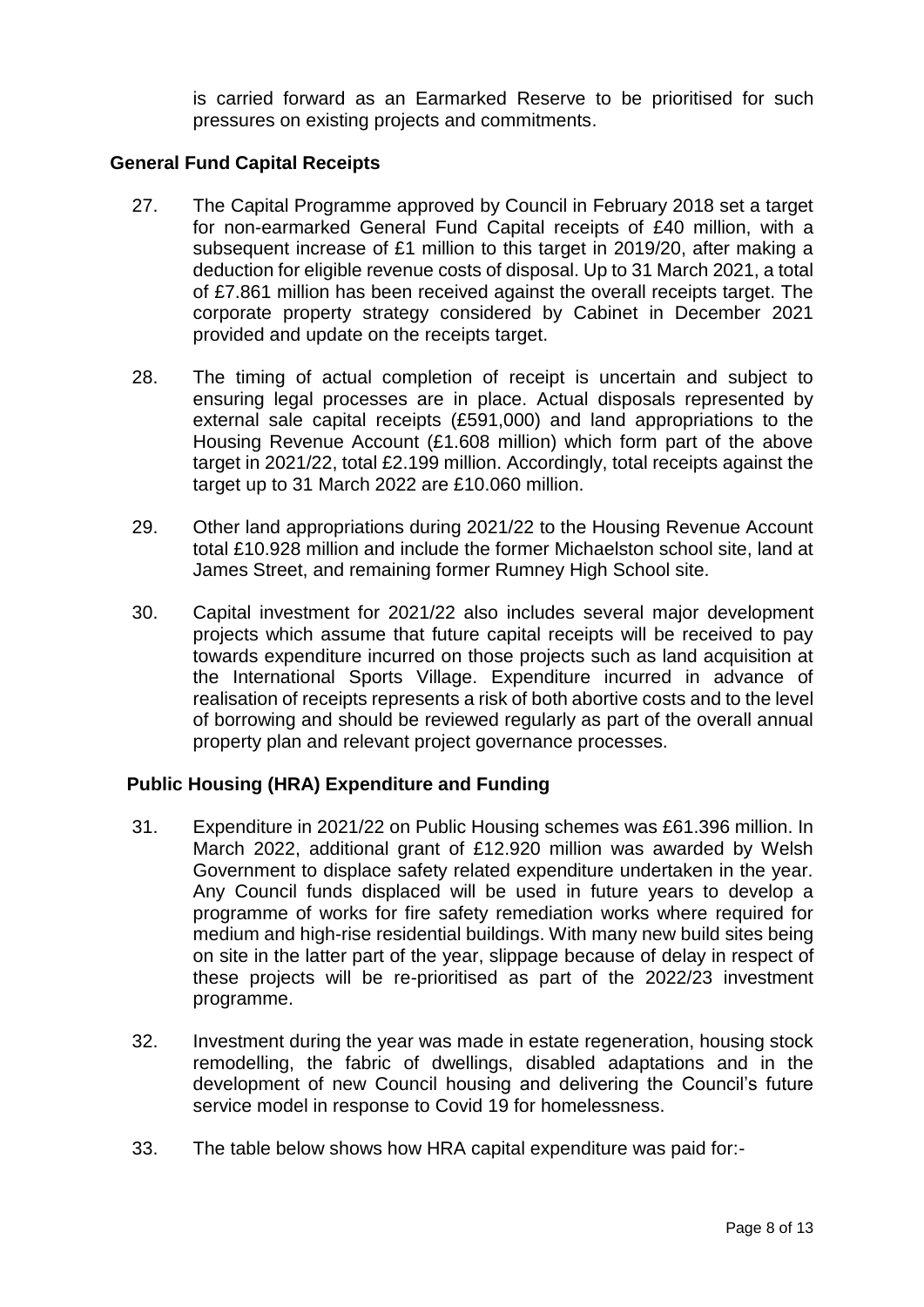| <b>Public Housing - Funding Source for</b><br>2021/22 Capital Expenditure | <b>Amount</b><br>£000 | Percentage<br>of Funding<br>(%) |
|---------------------------------------------------------------------------|-----------------------|---------------------------------|
| Major Repairs Allowance (WG grant)                                        | 9,557                 | 15.57                           |
| <b>Additional Unsupported Borrowing</b>                                   | 23,848                | 38.84                           |
| WG and other external grants                                              | 23,677                | 38.56                           |
| <b>Revenue and Reserves</b>                                               | 2,400                 | 3.91                            |
| <b>Capital Receipts</b>                                                   | 1,276                 | 2.08                            |
| <b>External Contributions</b>                                             | 638                   | 1.04                            |
| <b>Total</b>                                                              | 61,396                | 100.00                          |

### **Public Housing Capital Receipts**

34. Capital Receipts of £0.797 million were generated from the sale of various freeholds, retained equity held from previous Council and developer home ownership support schemes as well as share of land sale proceeds from the Cardiff Living scheme.

#### **Treasury Management Outturn 2021/22**

35. The Council's Treasury Management activities were undertaken in accordance with the strategy approved at Council in March 2021. During the year, periodic reports on Treasury Management were submitted and reviewed by the Council's Governance and Audit Committee as well as at Cabinet and Council meetings. Attached at confidential Appendix 7 is the Treasury Management Performance Report as at 31 March 2022.

#### **Investments**

- 36. At 31 March 2022, investments arising from temporary cash balances stood at £226.4 million. This includes £66 million in respect to City Deal deposits held. The balance of investments is at a point in time and will fluctuate daily depending on the timing of receipts and payments in the Council's bank account e.g., payments to suppliers, receipt of grants and capital receipts. The organisations with whom the Council invests were set out in the Council's Investment Strategy for 2021/22 and where possible, investments were diversified across organisations.
- 37. The overall level of interest receivable from treasury investments reflected the low rate of deposit interest rates through most parts of the year. After allowing for interest on balances held on behalf of others, interest receivable for the general fund totalled £0.3 million with the average rate achieved during 2021/22 being 0.16%.

#### **Borrowing**

38. At the 31 March 2022 the Council's total external borrowing was £855.6 million. This was predominantly made up of fixed interest rate borrowing from the Public Works Loan Board (PWLB) payable on maturity.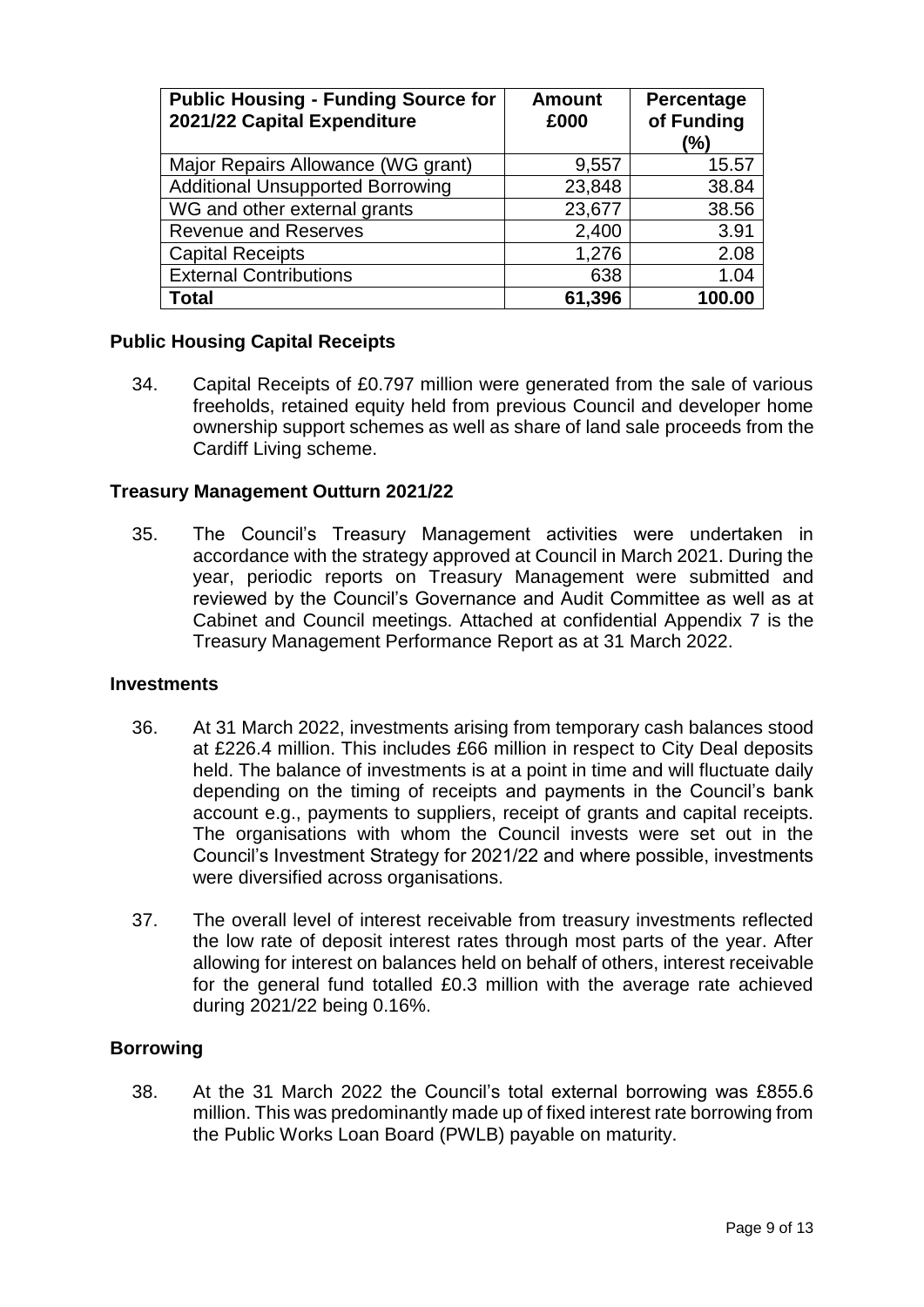| 31 March 2021 |             |                                                  | 31 March 2022 |                |
|---------------|-------------|--------------------------------------------------|---------------|----------------|
| £m            | Rate<br>(%) |                                                  | £m            | Rate<br>$(\%)$ |
| 698.9         |             | <b>Public Works Loan Board</b>                   | 763.1         |                |
| 51.0          |             | <b>Market (Lender Option Borrower</b><br>Option) | 51.0          |                |
| 22.5          |             | <b>Welsh Government</b>                          | 23.2          |                |
| 38.3          |             | <b>Local Authority</b>                           | 18.3          |                |
| 810.7         | 4.17        | <b>Total External Debt</b>                       | 855.6         | 4.01           |

- 39. As a result of repayments and new borrowing undertaken in year, the average rate on the Council's borrowing decreased during the year from 4.17% to 4.01%. Total interest payable was £34.1 million, of which £13.2 million was charged to the Housing Revenue Account (HRA). All borrowing is in the name of the Council and a single pool of debt is maintained rather than having separate loans for the HRA.
- 40. The Council's Capital Financing Requirement (CFR) at 31 March 2022 i.e., capital expenditure incurred but not yet paid for (Borrowing Requirement) is £868 million, £543 million for the General Fund and £325 million for the Housing Revenue Account. The trend in the CFR since 2004 is shown in the following chart, with the increase in 2015/16 including the subsidy exit payment of £187 million made by the Housing Revenue Account. As highlighted in the March 2022 budget report the CFR is assumed to increase significantly in future years.



41. Whilst borrowing rates remained higher than investment rates in 2021/22, the Council was internally borrowed which means it was using temporary cash balances in the short term rather than undertaking external borrowing. In addition to the short-term financial savings, this approach reduced exposure to credit risk.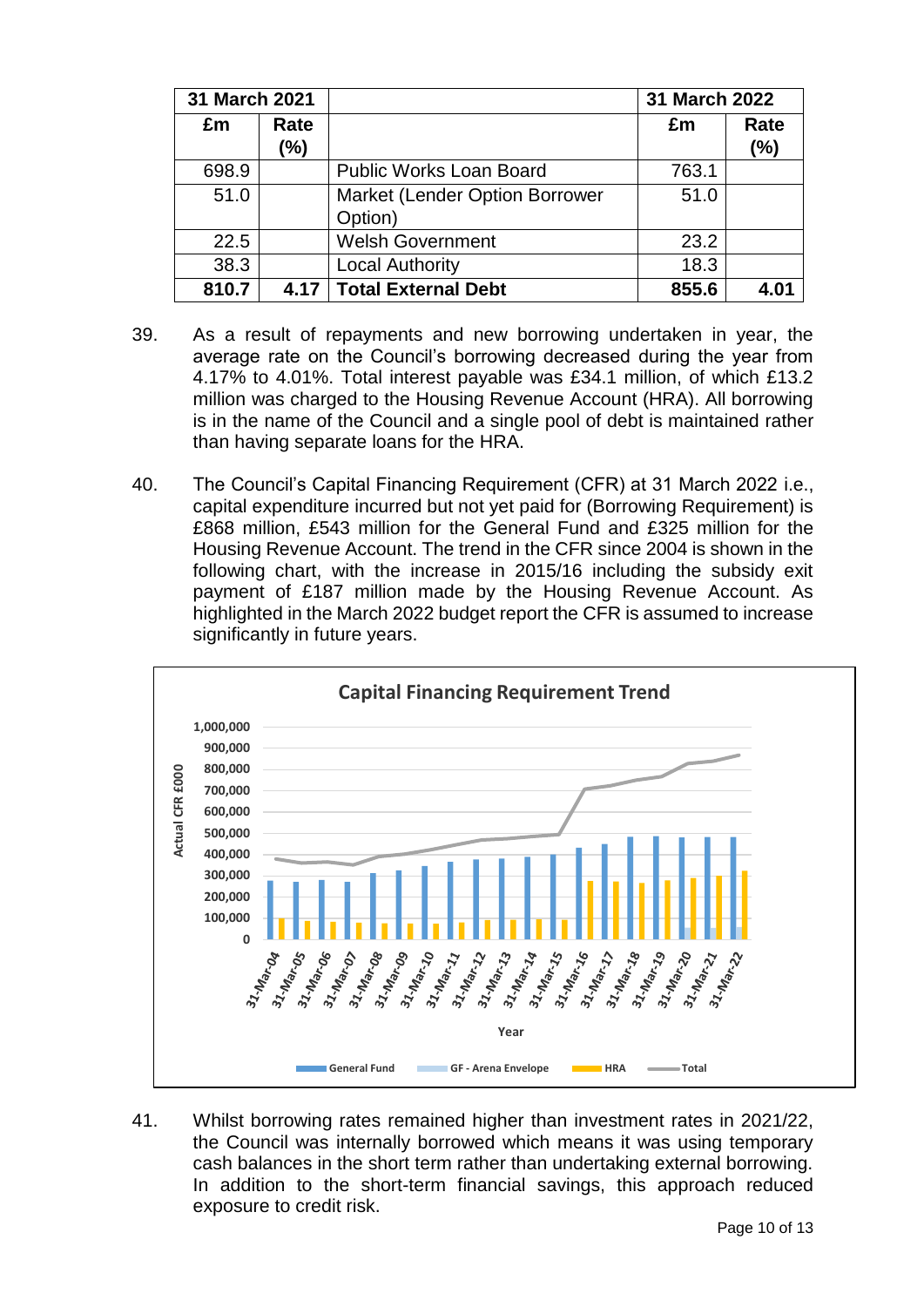- 42. During 2021/22 the Council repaid £27.6 million of maturing loans. New loans of £70 million were taken from the Public Works Loan Board and interest free loans totalling £2.5 million were received from the Welsh Government in respect of energy efficiency schemes.
- 43. Subject to external audit, the outcome of the above transactions, coupled with the performance of expenditure during the year on capital programme indicates that the Council's total external borrowing (£856 million) is lower than the borrowing requirement as defined by the Capital Financing Requirement (£868 million). Accordingly, at 31 March 2022, the level of internal borrowing is £12 million.
- 44. A full Treasury Management Outturn Report will be considered by Council in October 2022.

### **Reasons for Recommendations**

45. The report is for information and serves to complete the financial monitoring processes for 2021/22

#### **Legal Implications**

46. The report is submitted for information as part of the Authority's financial monitoring process. The Council's constitution provides that it is a Council responsibility to set the budget and policy framework and to approve any changes thereto or departures there from. It is a Cabinet responsibility to receive financial forecasts including the medium-term financial strategy and the monitoring of financial information and indicators.

### **HR Implications**

47. There are no HR implications arising from this report.

### **Property Implications**

48. The report is submitted for information as part of the Authority's financial monitoring process. As noted, the Corporate Property Strategy approved at Cabinet in December 2021 set out in detail in year progress against Capital Programme receipts targets and certain anticipated disposals and capital investments. The Strategic Estates Department continues to work with the Finance Department to monitor the ongoing impact of COVID-19 on the Council's estate-related revenue and capital budget. There are no further specific property implications to report.

#### **Financial Implications**

49. In summary, this report outlines a balanced revenue outturn position for the financial year 2021/22. This represented an improvement on the net overspend positions reported throughout the year and was largely due to the receipt of additional external grant funding towards the end of the financial year. The final net directorate position reflected a net underspend of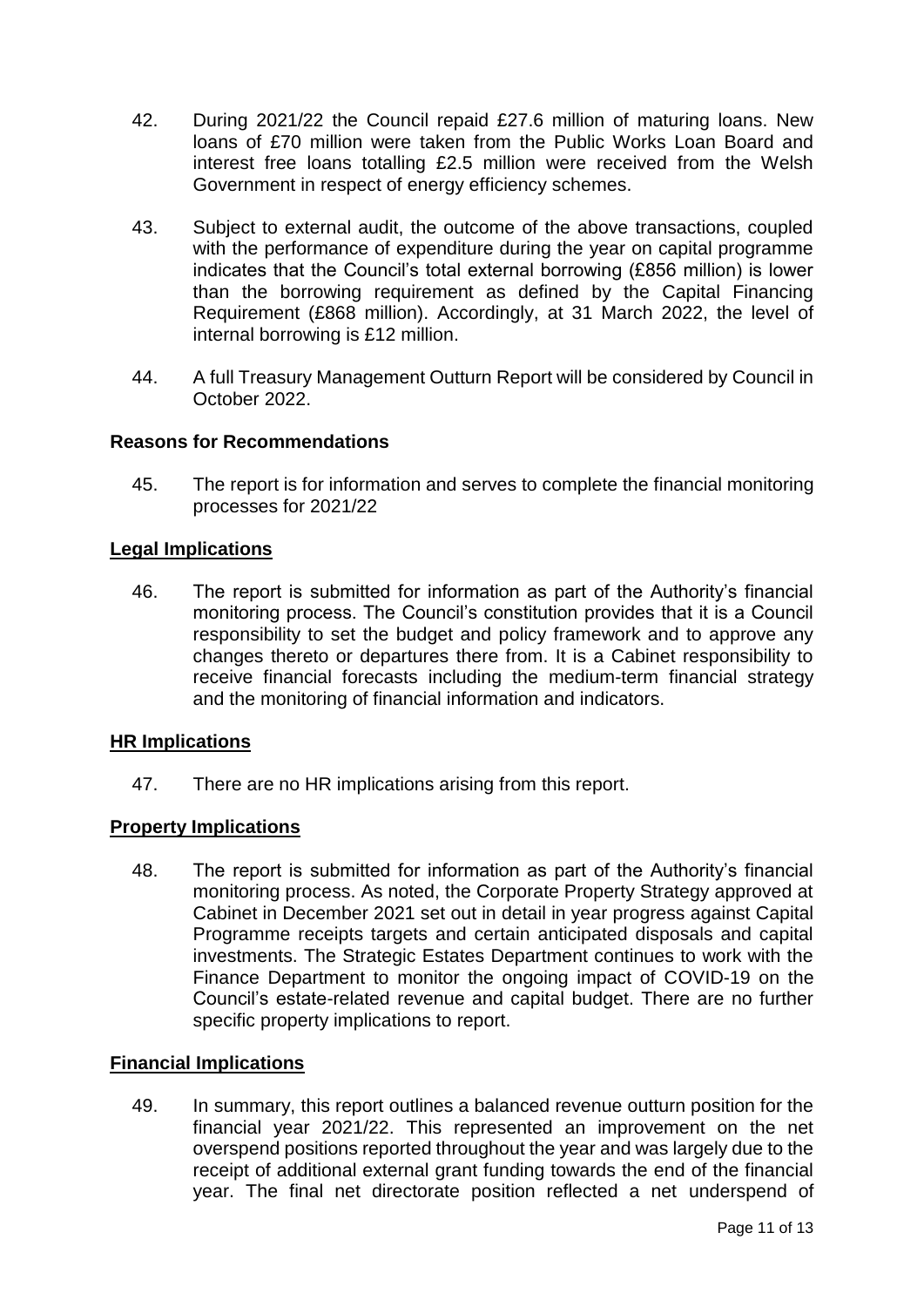£254,000 and overspends against the Summary Revenue Account and Capital Financing budgets, which were fully offset by the general contingency budget and a surplus in relation to Council Tax collection.

- 50. The final overall balanced position means that the level of General Fund Balance remained at £14.255 million. In addition, mainly because of the significant grant funding allocations from WG at the end of the financial year, total general fund earmarked reserves (including Schools) increased by £46.085 million, to a total value of £147.889 million with Housing Revenue Account Earmarked Reserves increasing by £10.586 million. (see Appendix 4). As well as providing an opportunity to increase the value of existing reserves, and increasing the Council's financial resilience in the process, the year-end position allowed for the creation of several new earmarked reserves. The results of which will support the Council both in the recovery from the impact of the pandemic and the financial challenges arising from economic uncertainty, whilst also contributing towards the overall resilience of the authority, both in the immediate future and over the medium term.
- 51. Whilst the final position is a welcome outcome, there remain areas of significant concern and risk going forward considering the challenging economic climate in the short / medium term. Some services continue to operate below anticipated pre-pandemic income levels whilst other services continued to have some level of reliance on WG Hardship grant. Whilst plans are in place to deliver individual services within budgets allocated it is likely that some levels of contingency will be required as the Council progresses through the financial year 2022/23.
- 52. In relation to the 2021/22 Capital Programme, a final variance of £95.212 million was reported, including £39.584 million in relation to Public Housing. This final position represented an increase on the figure reported at Month 9, both in respect to slippage but also in respect to Grants from Welsh Government being received late in the financial year. There does remain a significant challenge during 2022/23 for the Council to be able to deliver its full programme, when considering the level of catch up required in relation to schemes originally planned for 2021/22. To achieve this, directorates will need to manage the cost challenges of supplier availability and inflationary pressures whilst retaining a clear focus on delivery, ensuring that issues arising are escalated as a priority. In addition, programme-related risks will need to be identified and managed, including those relating to funding streams underpinning the programme, such as capital receipts, if the overall affordability of the programme is to be maintained.

### **RECOMMENDATIONS**

Cabinet is recommended to:

- 1. Note the report and the actions taken in respect of the Council's accounts for 2021/22.
- 2. Note that this report will form an appendix to the Financial Statements report to be considered at a Council meeting in the autumn of 2022.